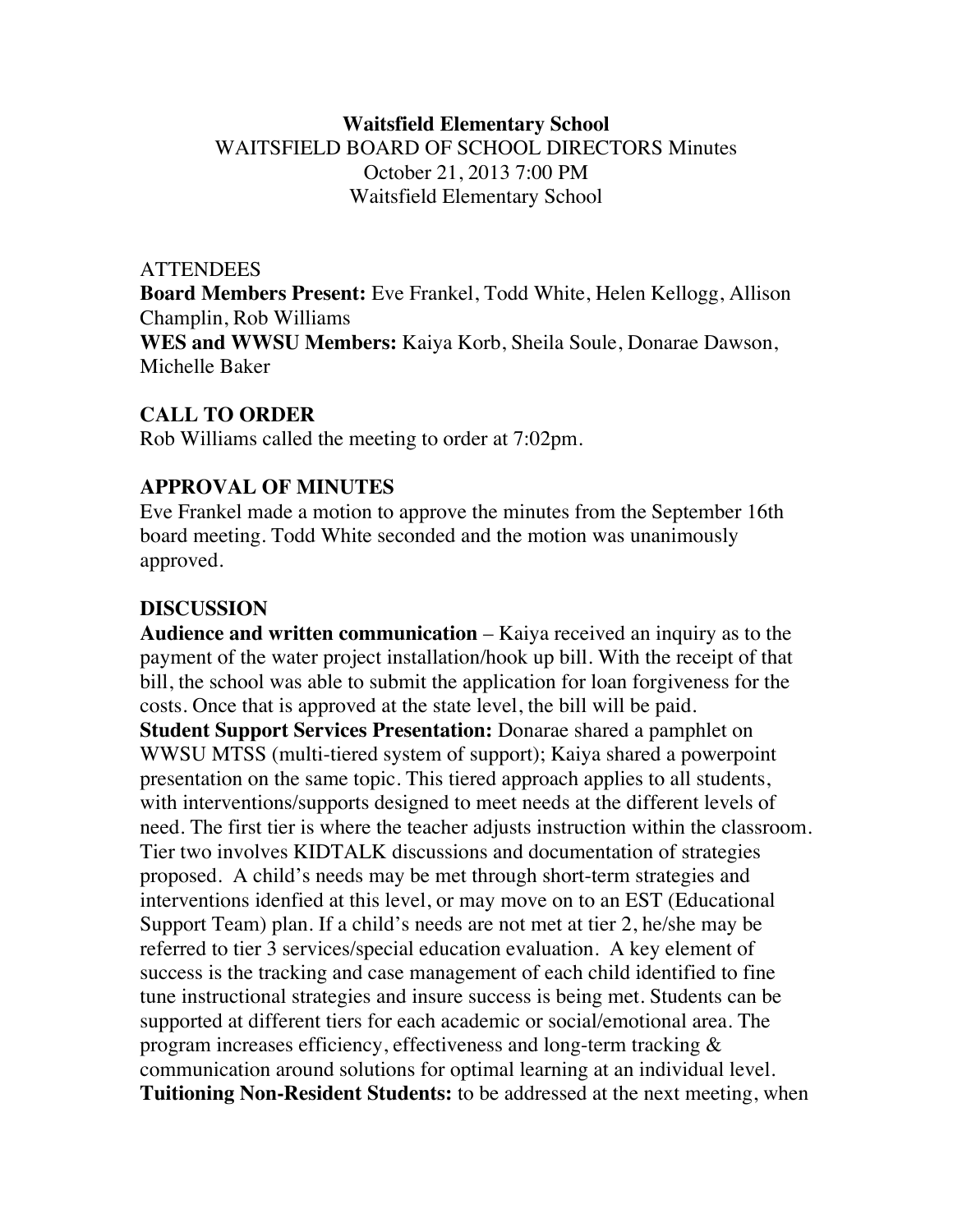Brigid is present.

**Fayston School Board Task Force Participation:** Kaiya expressed interest in the task force exploring pooling resources for expanded programming. There is a general interest in the finance task force (funding formula involving acts 60 and 68) and a desire to pull forward the work already done, so as not to reinvent the wheel. Heidi, the Fayston board chair, hopes to recruit a range of interests and perspectives on this funding committee. Todd White expressed interest in joining that task force.

**Budget Review Timeline:** We are just beginning the budget process. The first draft will come to the board in November. Many inputs will then come through in December to help complete the picture in a second draft. The WWSU budget is completed in December. Final recommendations on the budget and the town report will be brought forth in December. The final budget is approved in January to then be printed in the town meeting document. Kaiya noted the growth in student population for next year, counter to initial predictions. She also noted her watchful eye on the programs tied to federal funding and predicted decreases in federal funding.

# **ACTION**

**Recommendation to move business to a new bank:** Michelle Baker noted the fees charged by TD Bank and is proposing switching to People's United in order to reduce fees and gain interest income. Todd White made a motion to move the schools' business from TD Bank to People's United. Eve Frankel seconded and the motion was unanimously approved.

**Copier Lease**: Kaiya asked the board to authorize the school to enter into a three-year lease for the copier. Helen Kellogg made a motion to support the lease agreement for the copier. Allison Champlin seconded and the motion was unanimously approved.

**VEHI: Intermunicipal Insurance Association Agreement.** This is a mandated transition for the school board to authorize. Michelle noted that as the school district moves toward the new exchange program, the agreement allows teachers to access any remaining balance in reserve after all claims are covered. Eve Frankel made a motion to accept the Internmunicipal Insurance Association Agreement. Allison Champlin seconded and the motion was unanimously approved.

**Food Service Agreement and Program Update**: The school budget subsidizes the school lunch program, as the cost per meal is higher than the rate charged and the rate paid by the free and reduced lunch program. Currently Fayston Elementary School is predicting a deficit of \$12,000 in the program. . The program would break even with the sale of 28 more meals per day. We are working with Fayston to understand what is driving the decline in meal